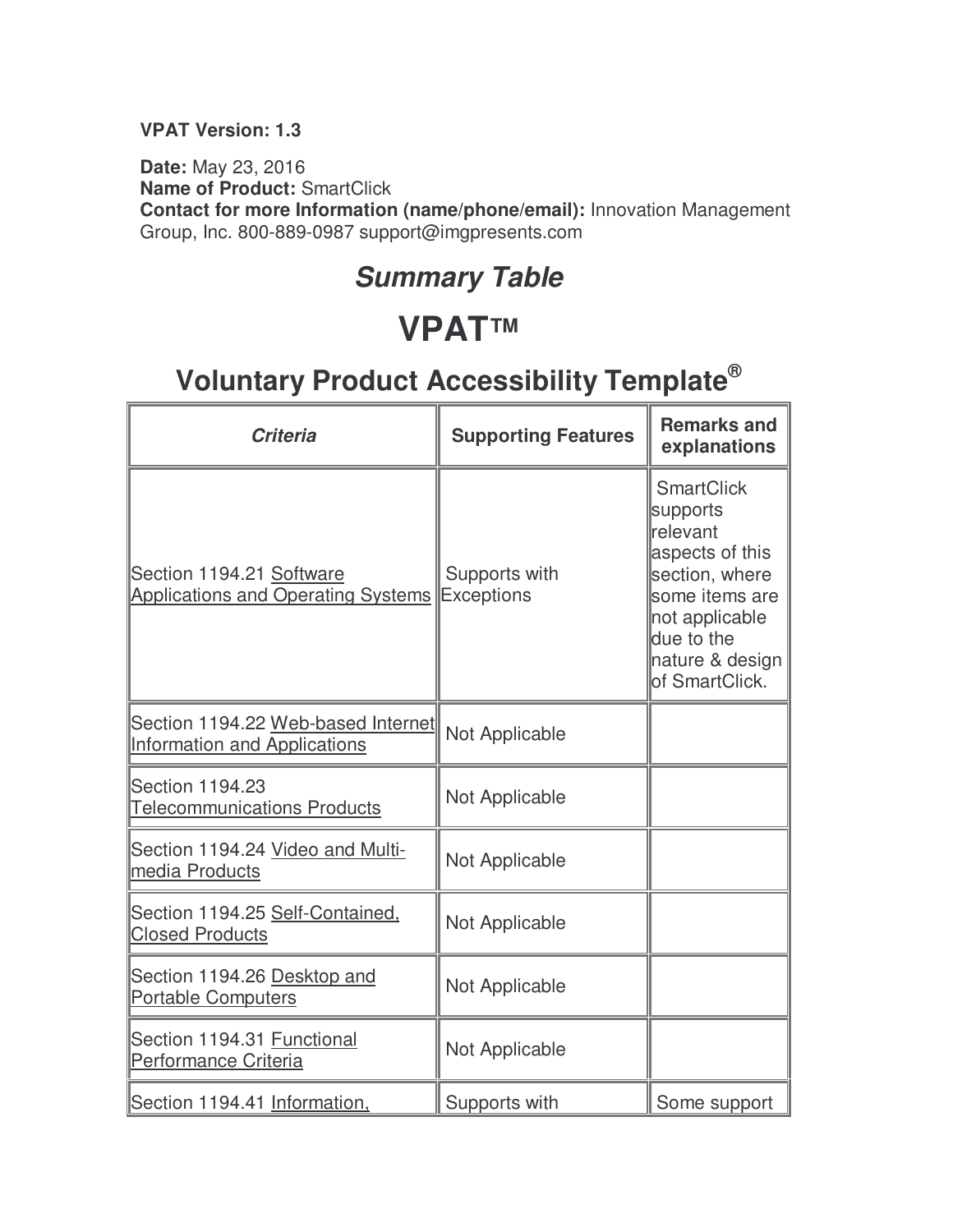Documentation and Support Exceptions Exceptions Services limited

Return to the top of the page.

### **Section 1194.21 Software Applications and Operating Systems – Detail VPAT™**

| <b>Criteria</b>                                                                                                                                                                                                                                                                                                                                                                                                                                                                                                                                                                                   | <b>Supporting Features</b> | <b>Remarks and</b><br>explanations                                                                                                                                                                     |
|---------------------------------------------------------------------------------------------------------------------------------------------------------------------------------------------------------------------------------------------------------------------------------------------------------------------------------------------------------------------------------------------------------------------------------------------------------------------------------------------------------------------------------------------------------------------------------------------------|----------------------------|--------------------------------------------------------------------------------------------------------------------------------------------------------------------------------------------------------|
| $(a)$ When software is designed to<br>run on a system that has a<br>keyboard, product functions shall be<br>executable from a keyboard where<br>the function itself or the result of<br>performing a function can be<br>discerned textually.                                                                                                                                                                                                                                                                                                                                                      | Not Applicable             | SmartClick is<br>enhancement<br>for pointing<br>device for users<br>that cannot or<br>have difficulty<br>using mouse<br>buttons. There<br>are no options<br>for keyboard<br>control.                   |
| (b) Applications shall not disrupt or<br>disable activated features of other<br>products that are identified as<br>accessibility features, where those<br>features are developed and<br>documented according to industry<br>standards. Applications also shall<br>not disrupt or disable activated<br>features of any operating system<br>that are identified as accessibility<br>features where the application<br>programming interface for those<br>accessibility features has been<br>documented by the manufacturer of<br>the operating system and is<br>available to the product developer. | <b>Supports</b>            | <b>SmartClick</b><br>adds additional<br>capabilities,<br>does not<br>remove/conflict<br>with existing<br>features. Virtual<br>input same as<br>input from<br>external mouse<br>or physical<br>keyboard |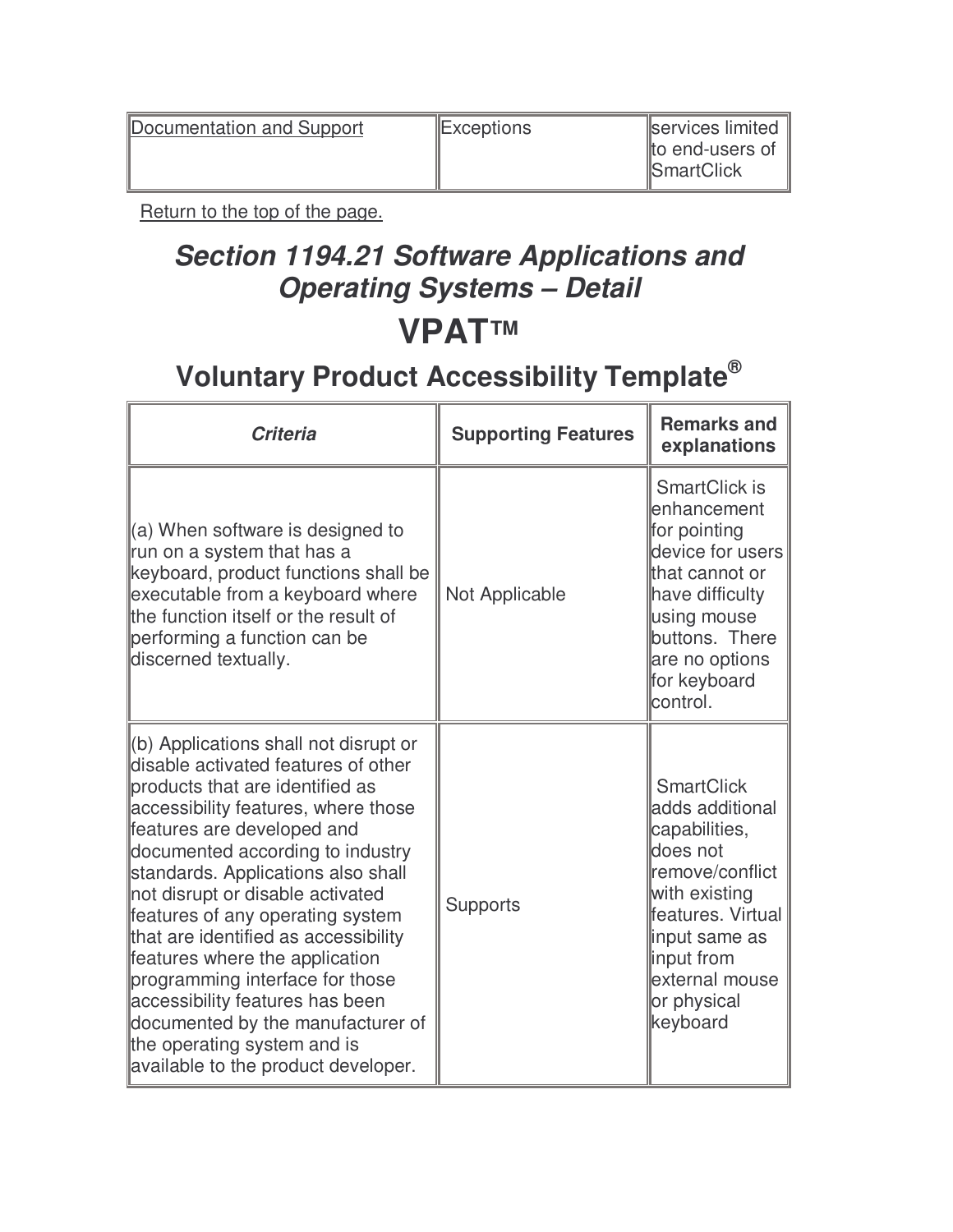| $\ $ (c) A well-defined on-screen<br>indication of the current focus shall<br>be provided that moves among<br>interactive interface elements as the<br>linput focus changes. The focus shall<br>be programmatically exposed so<br>that Assistive Technology can track<br>focus and focus changes.             | <b>Supports</b>                    | <b>SmartClick</b><br>preserves<br>current input<br>lfocus                                                                                                                                                        |
|---------------------------------------------------------------------------------------------------------------------------------------------------------------------------------------------------------------------------------------------------------------------------------------------------------------|------------------------------------|------------------------------------------------------------------------------------------------------------------------------------------------------------------------------------------------------------------|
| (d) Sufficient information about a<br>user interface element including the<br>lidentity, operation and state of the<br>element shall be available to<br>Assistive Technology. When an<br>limage represents a program<br>element, the information conveyed<br>by the image must also be available<br>lin text. | Supports with<br><b>Exceptions</b> | Certain button<br>lfunctions<br>provide<br>linteractive<br>mode changes,<br>direct action/re-<br>action results<br>not textually<br>defined.<br>SmartClick not<br>meant for<br>severely<br>visually<br>impaired. |
| $\parallel$ (e) When bitmap images are used to<br>lidentify controls, status indicators, or<br>other programmatic elements, the<br>meaning assigned to those images<br>shall be consistent throughout an<br>application's performance.                                                                        | <b>Supports</b>                    | <b>SmartClick</b><br>uses fixed<br>images for all<br>applicable<br>lfeatures                                                                                                                                     |
| $\parallel$ (f) Textual information shall be<br>provided through operating system<br>functions for displaying text. The<br>minimum information that shall be<br>made available is text content, text<br>linput caret location, and text<br>lattributes.                                                       | <b>Supports</b>                    | When<br>applicable,<br>SmartClick uses<br>operating<br>system<br>functions for<br>ltext                                                                                                                          |
| $\parallel$ (g) Applications shall not override<br>user selected contrast and color<br>selections and other individual<br>display attributes.                                                                                                                                                                 | <b>Supports</b>                    | <b>SmartClick</b><br>does not<br>interact with<br>these types of<br>attributes                                                                                                                                   |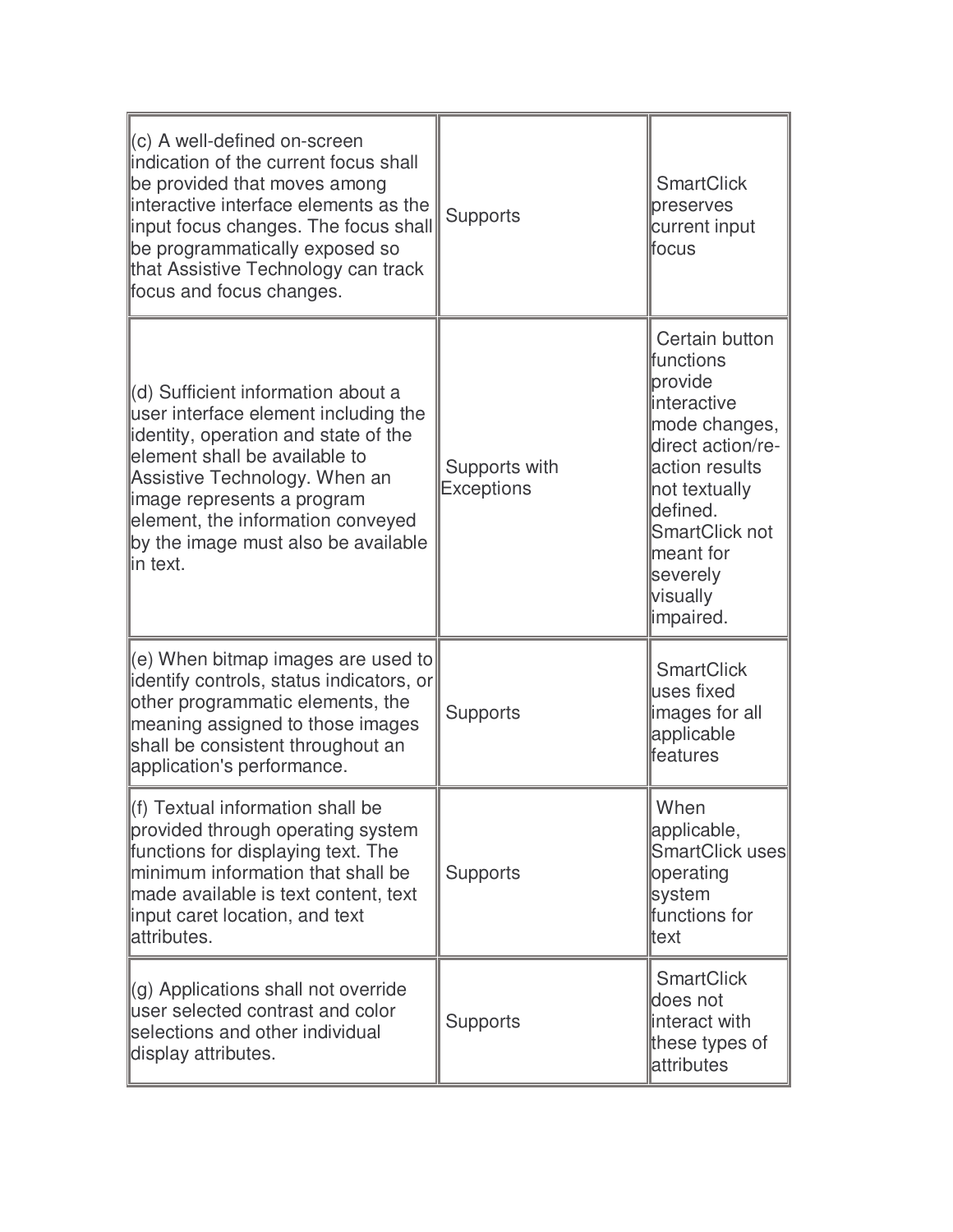| $\ $ (h) When animation is displayed, the<br>information shall be displayable in at<br>least one non-animated presentation<br>mode at the option of the user.                                                                                                     | <b>Supports</b> | <b>SmartClick</b><br>does not use<br>lanimation                                                          |
|-------------------------------------------------------------------------------------------------------------------------------------------------------------------------------------------------------------------------------------------------------------------|-----------------|----------------------------------------------------------------------------------------------------------|
| (i) Color coding shall not be used as<br>the only means of conveying<br>information, indicating an action,<br>prompting a response, or<br>distinguishing a visual element.                                                                                        | <b>Supports</b> | <b>SmartClick</b><br>does not require<br>color coding,<br>colors are used<br>only if helpful to<br>users |
| $\parallel$ (i) When a product permits a user to<br>adjust color and contrast settings, a<br>variety of color selections capable of<br>producing a range of contrast levels<br>shall be provided.                                                                 | <b>Supports</b> | <b>SmartClick</b><br>supports all<br>colors or<br>operating<br>system settings                           |
| $\parallel$ (k) Software shall not use flashing or<br>blinking text, objects, or other<br>elements having a flash or blink<br>frequency greater than 2 Hz and<br>llower than 55 Hz.                                                                               | <b>Supports</b> | <b>SmartClick</b><br>does not use<br>flashing or<br>blinking                                             |
| (I) When electronic forms are used,<br>the form shall allow people using<br>Assistive Technology to access the<br>information, field elements, and<br>functionality required for completion<br>and submission of the form,<br>lincluding all directions and cues. | Not applicable  | <b>SmartClick</b><br>does not use<br>lforms                                                              |

# **Section 1194.22 Web-based Internet information**

#### **and applications – Detail**

# **VPAT™**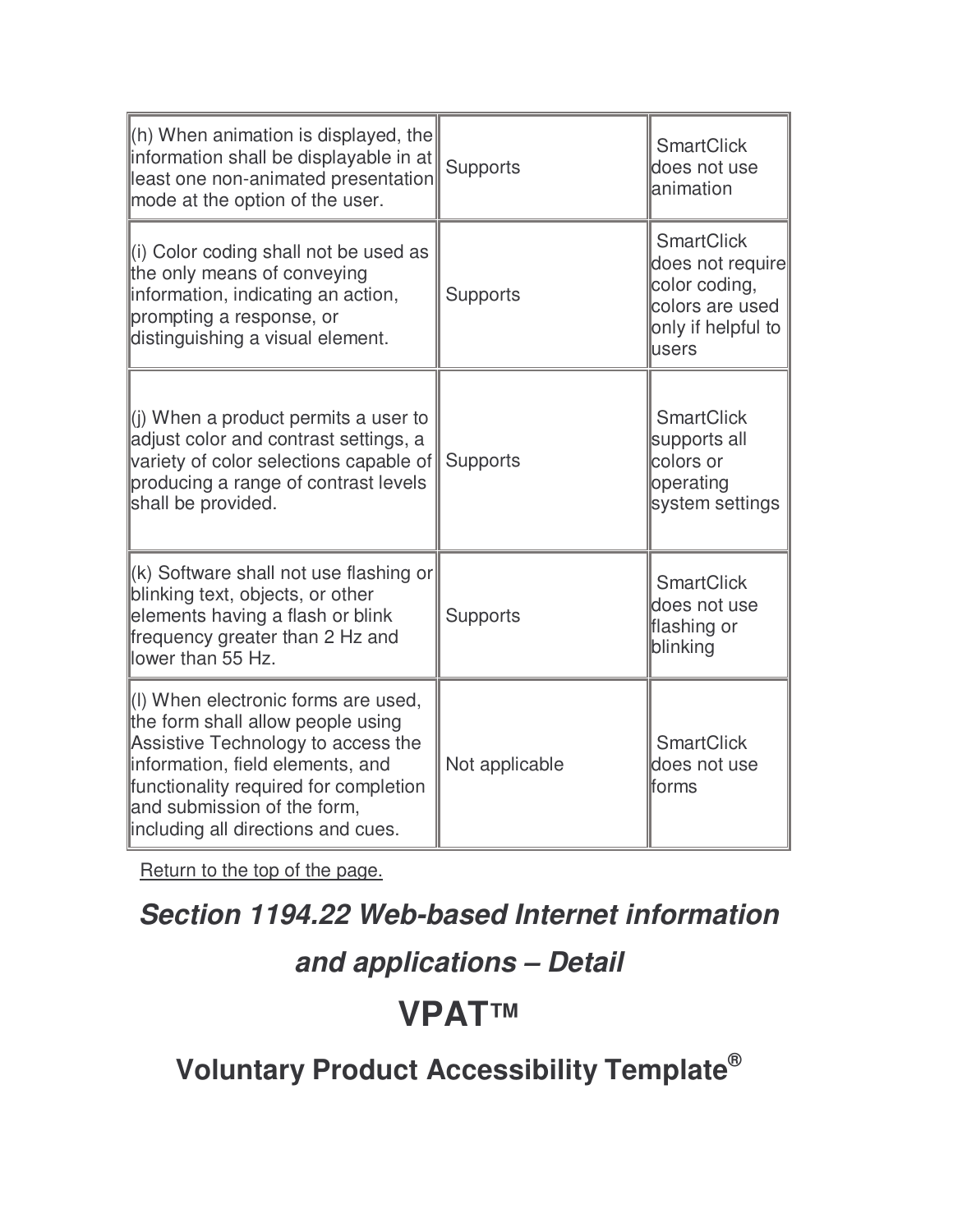| <b>Criteria</b>                                                                                                                                                           | <b>Supporting Features</b> | <b>Remarks and</b><br>explanations |
|---------------------------------------------------------------------------------------------------------------------------------------------------------------------------|----------------------------|------------------------------------|
| $\parallel$ (a) A text equivalent for every non-<br>text element shall be provided (e.g.,<br>via "alt", "longdesc", or in element<br>content).                            | Not applicable             | SmartClick not<br>web based        |
| $\parallel$ (b) Equivalent alternatives for any<br>multimedia presentation shall be<br>synchronized with the presentation.                                                | Not applicable             | SmartClick not<br>web based        |
| $\parallel$ (c) Web pages shall be designed so<br>that all information conveyed with<br>color is also available without color,<br>for example from context or markup.     | Not applicable             | SmartClick not<br>web based        |
| (d) Documents shall be organized so<br>they are readable without requiring<br>an associated style sheet.                                                                  | Not applicable             | SmartClick not<br>web based        |
| ce) Redundant text links shall be<br>provided for each active region of a<br>server-side image map.                                                                       | Not applicable             | SmartClick not<br>web based        |
| (f) Client-side image maps shall be<br>provided instead of server-side<br>limage maps except where the<br>regions cannot be defined with an<br>available geometric shape. | Not applicable             | SmartClick not<br>web based        |
| $\parallel$ (g) Row and column headers shall<br>be identified for data tables.                                                                                            | Not applicable             | SmartClick not<br>web based        |
| $\ $ (h) Markup shall be used to<br>lassociate data cells and header<br>cells for data tables that have two or<br>more logical levels of row or column<br>lheaders.       | Not applicable             | SmartClick not<br>web based        |
| $\parallel$ (i) Frames shall be titled with text<br>that facilitates frame identification<br>and navigation                                                               | Not applicable             | SmartClick not<br>web based        |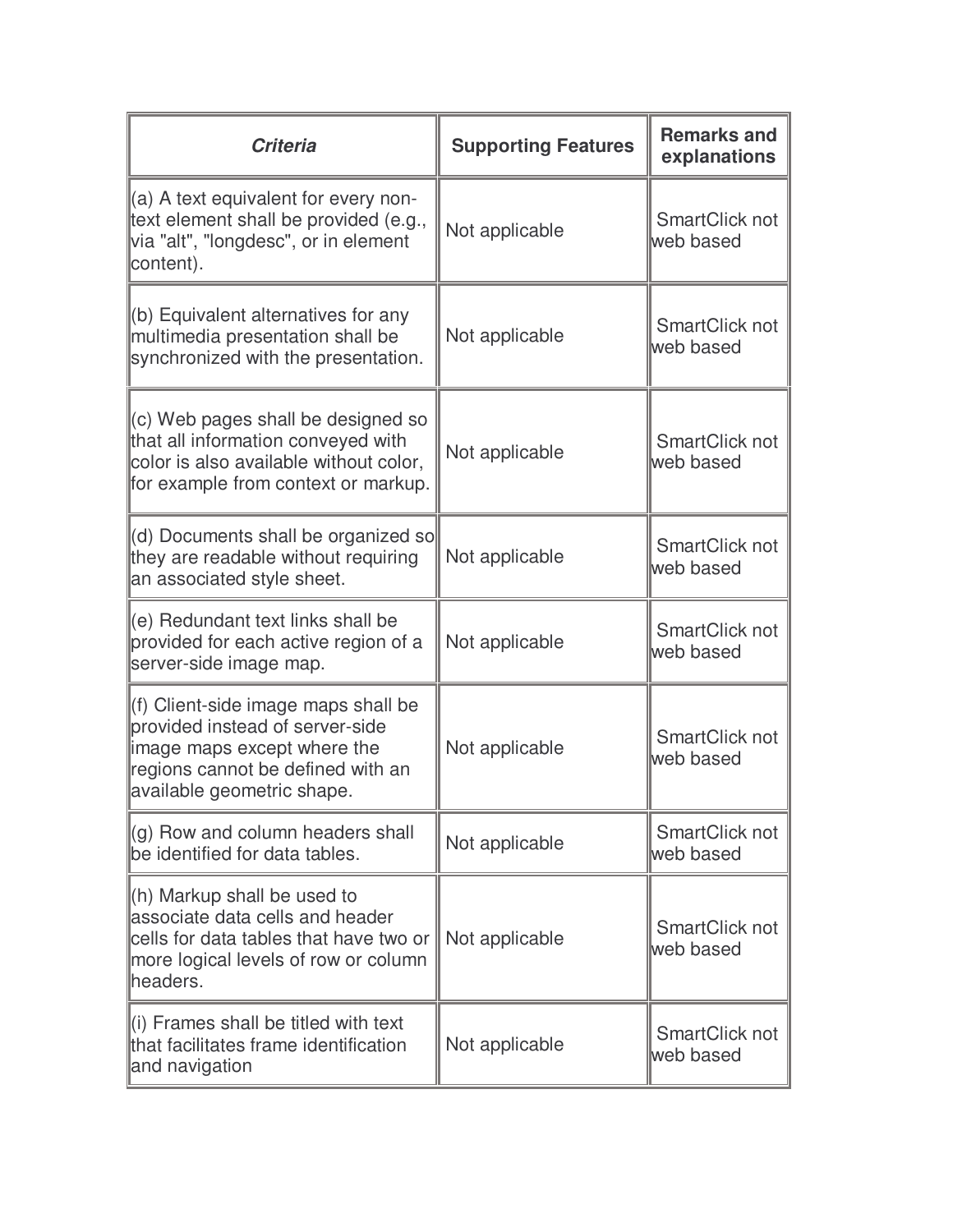| (i) Pages shall be designed to avoid<br>causing the screen to flicker with a<br>frequency greater than 2 Hz and<br>llower than 55 Hz.                                                                                                                                                                                                | Not applicable | SmartClick not<br>web based |
|--------------------------------------------------------------------------------------------------------------------------------------------------------------------------------------------------------------------------------------------------------------------------------------------------------------------------------------|----------------|-----------------------------|
| $\parallel$ (k) A text-only page, with equivalent<br>information or functionality, shall be<br>provided to make a web site comply<br>with the provisions of this part, when<br>compliance cannot be accomplished<br>in any other way. The content of the<br>text-only page shall be updated<br>whenever the primary page<br>changes. | Not applicable | SmartClick not<br>web based |
| $\parallel$ (I) When pages utilize scripting<br>languages to display content, or to<br>create interface elements, the<br>information provided by the script<br>shall be identified with functional text<br>that can be read by Assistive<br>Technology.                                                                              | Not applicable | SmartClick not<br>web based |
| $\mathsf{m}$ ) When a web page requires that<br>an applet, plug-in or other<br>application be present on the client<br>system to interpret page content, the<br>page must provide a link to a plug-in<br>or applet that complies with<br> §1194.21(a) through (l).                                                                   | Not applicable | SmartClick not<br>web based |
| $\ $ (n) When electronic forms are<br>designed to be completed on-line,<br>the form shall allow people using<br>Assistive Technology to access the<br>information, field elements, and<br>functionality required for completion<br>and submission of the form,<br>including all directions and cues.                                 | Not applicable | SmartClick not<br>web based |
| $\parallel$ (o) A method shall be provided that<br>permits users to skip repetitive<br>navigation links.                                                                                                                                                                                                                             | Not applicable | SmartClick not<br>web based |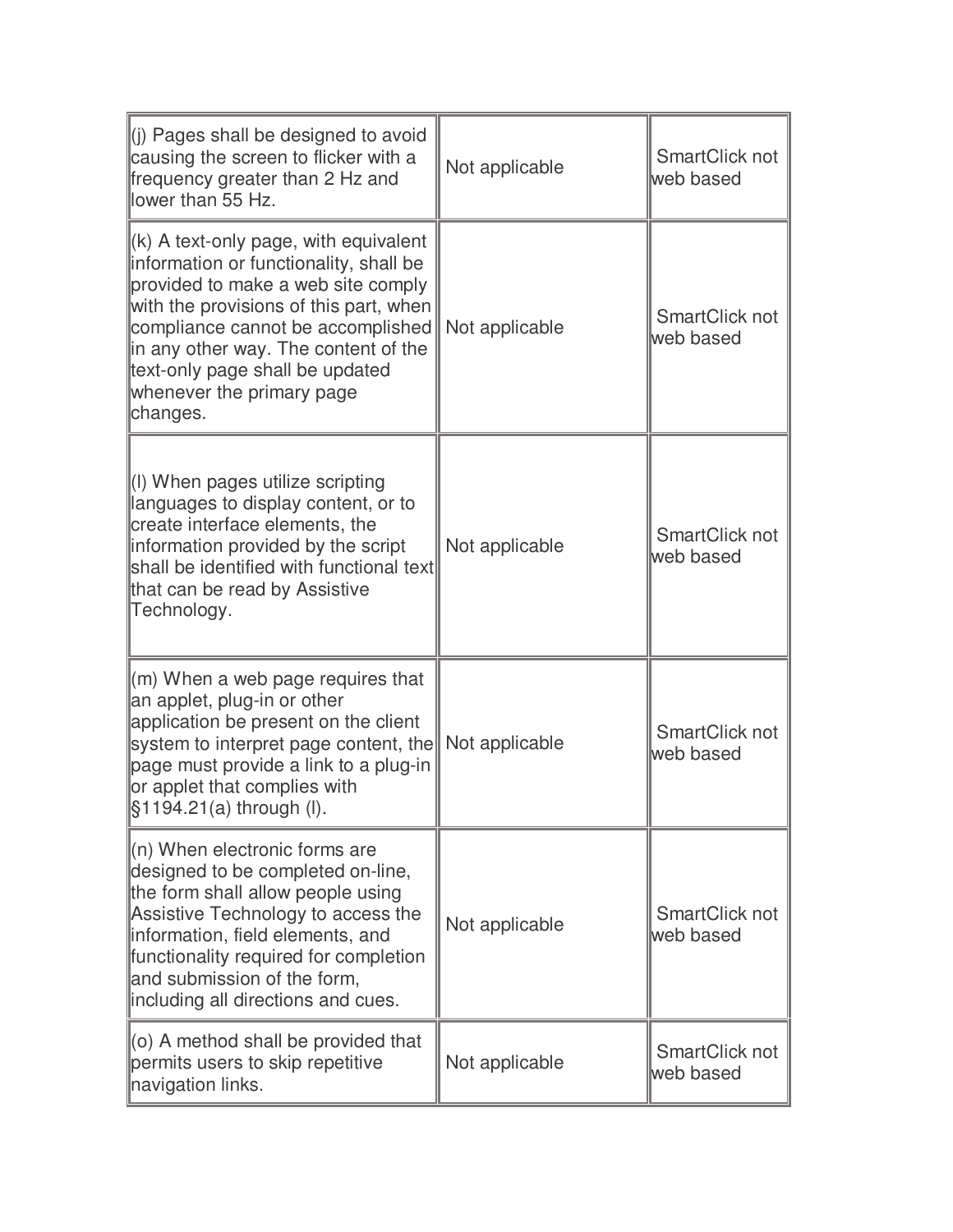| $\parallel$ (p) When a timed response is<br>required, the user shall be alerted<br>and given sufficient time to indicate<br>more time is required. | $\parallel$ Not applicable | $\parallel$ SmartClick not $\parallel$<br>web based |
|----------------------------------------------------------------------------------------------------------------------------------------------------|----------------------------|-----------------------------------------------------|
|----------------------------------------------------------------------------------------------------------------------------------------------------|----------------------------|-----------------------------------------------------|

Note to 1194.22: The Board interprets paragraphs (a) through (k) of this section as consistent with the following priority 1 Checkpoints of the Web Content Accessibility Guidelines 1.0 (WCAG 1.0) (May 5 1999) published by the Web Accessibility Initiative of the World Wide Web Consortium: Paragraph (a) - 1.1, (b) - 1.4, (c) - 2.1, (d) - 6.1, (e) - 1.2, (f) - 9.1, (g) - 5.1, (h) - 5.2, (i) - 12.1, (j) - 7.1, (k) - 11.4.

Return to the top of the page.

#### **Section 1194.23 Telecommunications Products –**

# **Detail**

### **VPAT™**

| <b>Criteria</b>                                                                                                                                                                                                                                                                                                                                                                    | <b>Supporting Features</b> | <b>Remarks and</b><br>explanations |
|------------------------------------------------------------------------------------------------------------------------------------------------------------------------------------------------------------------------------------------------------------------------------------------------------------------------------------------------------------------------------------|----------------------------|------------------------------------|
| $\parallel$ (a) Telecommunications products or<br>systems which provide a function<br>allowing voice communication and<br>which do not themselves provide a<br><b>TTY</b> functionality shall provide a<br>standard non-acoustic connection<br>point for TTYs. Microphones shall be<br>capable of being turned on and off to<br>allow the user to intermix speech<br>with TTY use. | Not applicable             | Not applicable<br>to SmartClick    |
| (b) Telecommunications products<br>which include voice communication<br>functionality shall support all<br>commonly used cross-manufacturer<br>non-proprietary standard TTY signal<br>protocols.                                                                                                                                                                                   | Not applicable             | Not applicable<br>to SmartClick    |
| (c) Voice mail, auto-attendant, and<br>linteractive voice response                                                                                                                                                                                                                                                                                                                 | Not applicable             | Not applicable<br>to SmartClick    |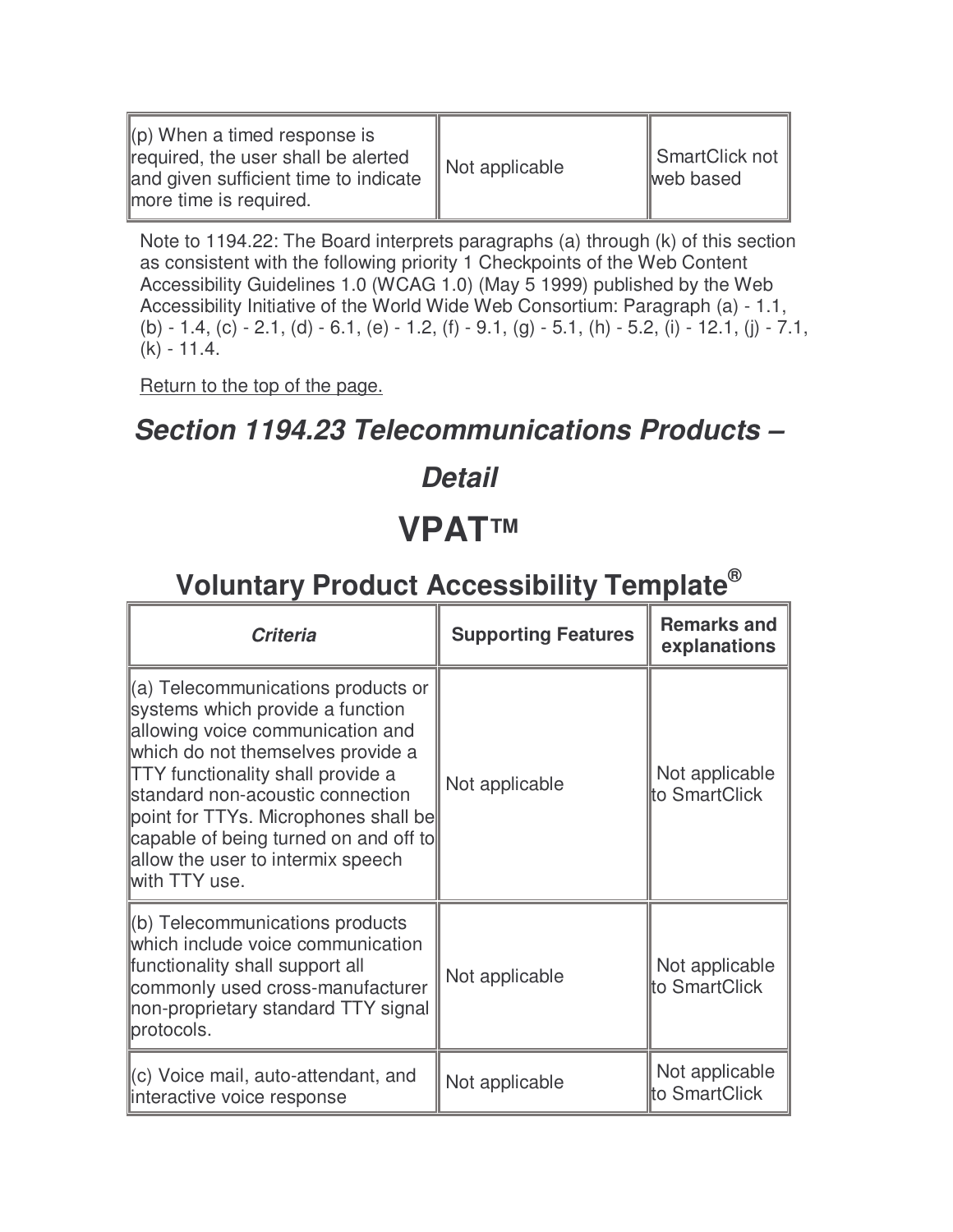| telecommunications systems shall<br>be usable by TTY users with their<br>TTYs.                                                                                                                                                                                                                                                              |                |                                 |
|---------------------------------------------------------------------------------------------------------------------------------------------------------------------------------------------------------------------------------------------------------------------------------------------------------------------------------------------|----------------|---------------------------------|
| (d) Voice mail, messaging, auto-<br>attendant, and interactive voice<br>response telecommunications<br>systems that require a response<br>from a user within a time interval,<br>shall give an alert when the time<br>interval is about to run out, and shall<br>provide sufficient time for the user to<br>indicate more time is required. | Not applicable | Not applicable<br>to SmartClick |
| (e) Where provided, caller<br>identification and similar<br>telecommunications functions shall<br>also be available for users of TTYs,<br>and for users who cannot see<br>displays.                                                                                                                                                         | Not applicable | Not applicable<br>to SmartClick |
| (f) For transmitted voice signals,<br>telecommunications products shall<br>provide a gain adjustable up to a<br>minimum of 20 dB. For incremental<br>volume control, at least one<br>intermediate step of 12 dB of gain<br>shall be provided.                                                                                               | Not applicable | Not applicable<br>to SmartClick |
| $(q)$ If the telecommunications<br>product allows a user to adjust the<br>receive volume, a function shall be<br>provided to automatically reset the<br>volume to the default level after<br>every use.                                                                                                                                     | Not applicable | Not applicable<br>to SmartClick |
| (h) Where a telecommunications<br>product delivers output by an audio<br>transducer which is normally held up<br>to the ear, a means for effective<br>magnetic wireless coupling to<br>hearing technologies shall be<br>provided.                                                                                                           | Not applicable | Not applicable<br>to SmartClick |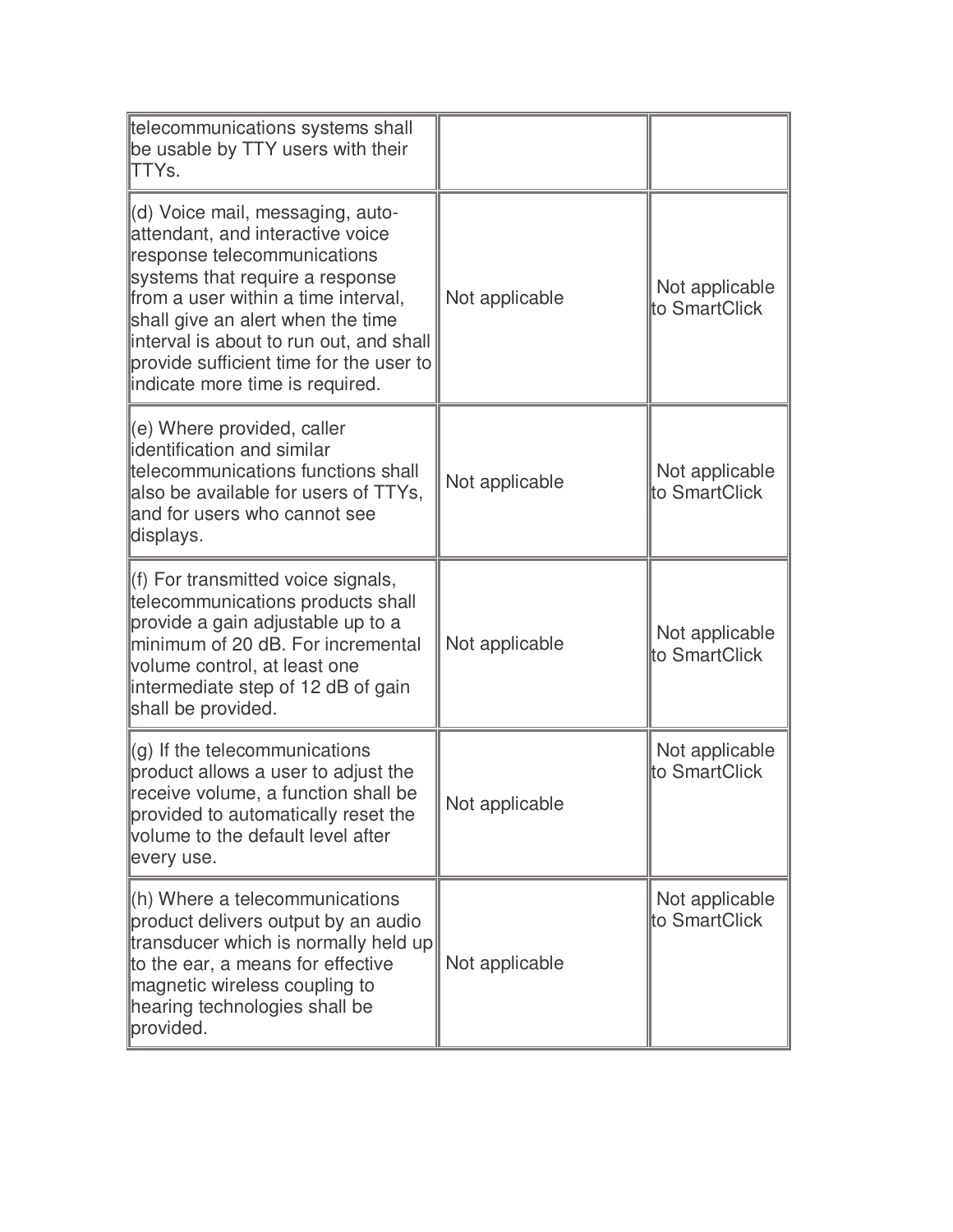| $\parallel$ (i) Interference to hearing<br>technologies (including hearing aids,<br>cochlear implants, and assistive<br>listening devices) shall be reduced<br>to the lowest possible level that<br>allows a user of hearing<br>technologies to utilize the<br>telecommunications product.                                                                                                                                                                                                                    | Not applicable | Not applicable<br>to SmartClick |
|---------------------------------------------------------------------------------------------------------------------------------------------------------------------------------------------------------------------------------------------------------------------------------------------------------------------------------------------------------------------------------------------------------------------------------------------------------------------------------------------------------------|----------------|---------------------------------|
| (i) Products that transmit or conduct<br>information or communication, shall<br>pass through cross-manufacturer,<br>non-proprietary, industry-standard<br>codes, translation protocols, formats<br>or other information necessary to<br>provide the information or<br>communication in a usable format.<br>Technologies which use encoding,<br>signal compression, format<br>transformation, or similar techniques<br>shall not remove information needed<br>for access or shall restore it upon<br>delivery. | Not applicable | Not applicable<br>to SmartClick |
| (k)(1) Products which have<br>mechanically operated controls or<br>keys shall comply with the following:<br>Controls and Keys shall be tactilely<br>discernible without activating the<br>controls or keys.                                                                                                                                                                                                                                                                                                   | Not applicable | Not applicable<br>to SmartClick |
| $\ $ (k)(2) Products which have<br>mechanically operated controls or<br>keys shall comply with the following:<br>Controls and Keys shall be operable<br>with one hand and shall not require<br>tight grasping, pinching, twisting of<br>the wrist. The force required to<br>activate controls and keys shall be 5<br>lbs. (22.2N) maximum.                                                                                                                                                                    | Not applicable | Not applicable<br>to SmartClick |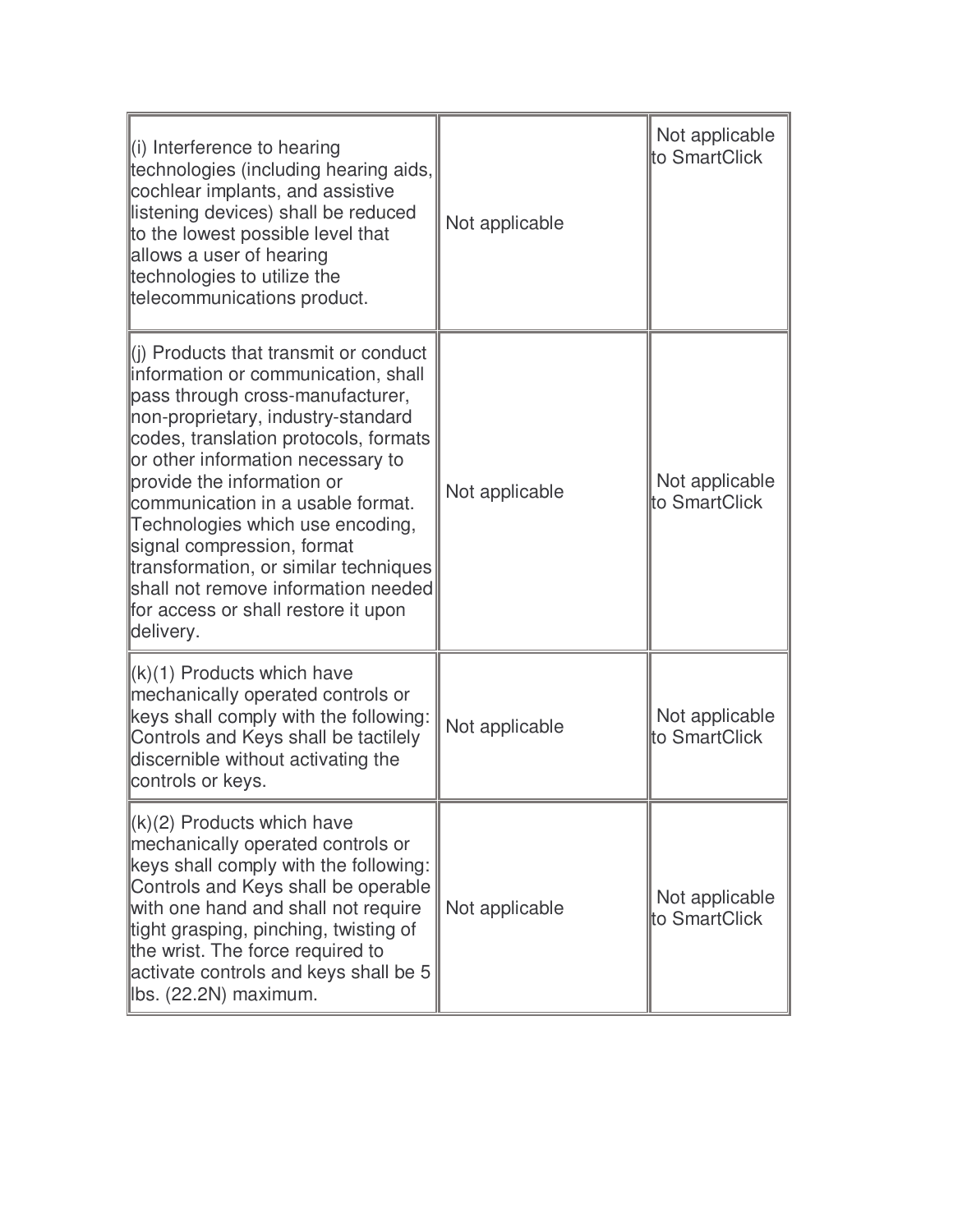| $\ (k)(3)$ Products which have<br>mechanically operated controls or<br>keys shall comply with the following:<br>If key repeat is supported, the delay<br>before repeat shall be adjustable to<br>at least 2 seconds. Key repeat rate<br>shall be adjustable to 2 seconds per<br>lcharacter. | Not applicable | Not applicable<br>to SmartClick |
|---------------------------------------------------------------------------------------------------------------------------------------------------------------------------------------------------------------------------------------------------------------------------------------------|----------------|---------------------------------|
| $\ (k)(4)$ Products which have<br>mechanically operated controls or<br>keys shall comply with the following:<br>The status of all locking or toggle<br>controls or keys shall be visually<br>discernible, and discernible either<br>through touch or sound.                                 | Not applicable | Not applicable<br>to SmartClick |

#### **Section 1194.24 Video and Multi-media Products**

#### **– Detail**

### **VPAT™**

| <b>Criteria</b> | <b>Supporting Features</b> | <b>Remarks and</b><br>explanations |
|-----------------|----------------------------|------------------------------------|
|-----------------|----------------------------|------------------------------------|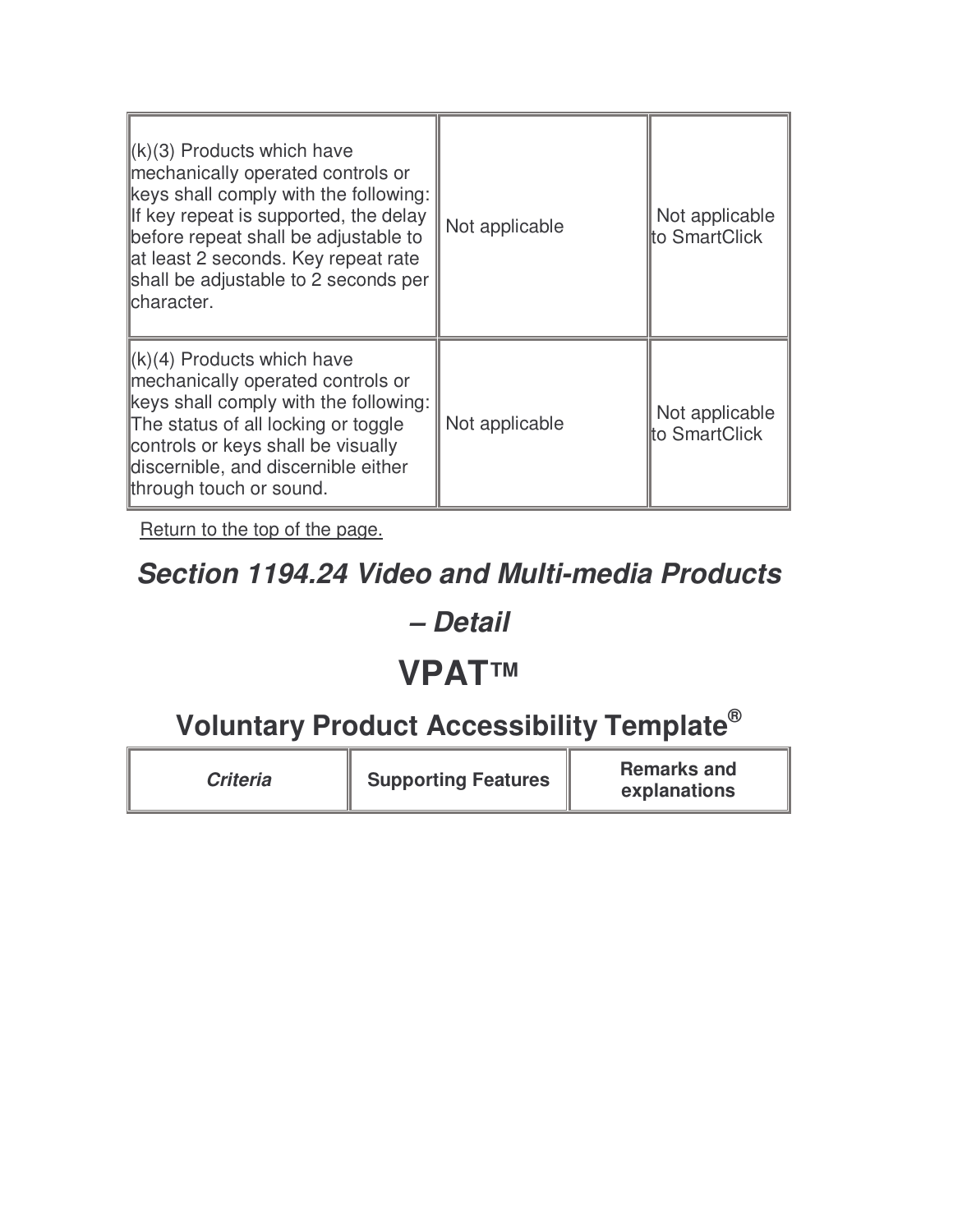| a) All analog television<br>displays 13 inches and<br>larger, and computer<br>equipment that includes<br>analog television receiver<br>or display circuitry, shall<br>be equipped with caption<br>decoder circuitry which<br>appropriately receives,<br>decodes, and displays<br>closed captions from<br>broadcast, cable,<br>videotape, and DVD<br>signals. As soon as<br>practicable, but not later<br>than July 1, 2002,<br>widescreen digital<br>television (DTV) displays<br>measuring at least 7.8<br>inches vertically, DTV<br>sets with conventional<br>displays measuring at<br>least 13 inches vertically,<br>and stand-alone DTV<br>tuners, whether or not<br>they are marketed with<br>display screens, and<br>computer equipment that<br>includes DTV receiver or<br>display circuitry, shall be<br>equipped with caption<br>decoder circuitry which<br>appropriately receives,<br>decodes, and displays<br>closed captions from<br>broadcast, cable,<br>videotape, and DVD<br>signals. | Not applicable | Not applicable to<br><b>SmartClick</b> |
|------------------------------------------------------------------------------------------------------------------------------------------------------------------------------------------------------------------------------------------------------------------------------------------------------------------------------------------------------------------------------------------------------------------------------------------------------------------------------------------------------------------------------------------------------------------------------------------------------------------------------------------------------------------------------------------------------------------------------------------------------------------------------------------------------------------------------------------------------------------------------------------------------------------------------------------------------------------------------------------------------|----------------|----------------------------------------|
| (b) Television tuners,<br>including tuner cards for<br>use in computers, shall<br>be equipped with<br>secondary audio program<br>playback circuitry.                                                                                                                                                                                                                                                                                                                                                                                                                                                                                                                                                                                                                                                                                                                                                                                                                                                 | Not applicable | Not applicable to<br><b>SmartClick</b> |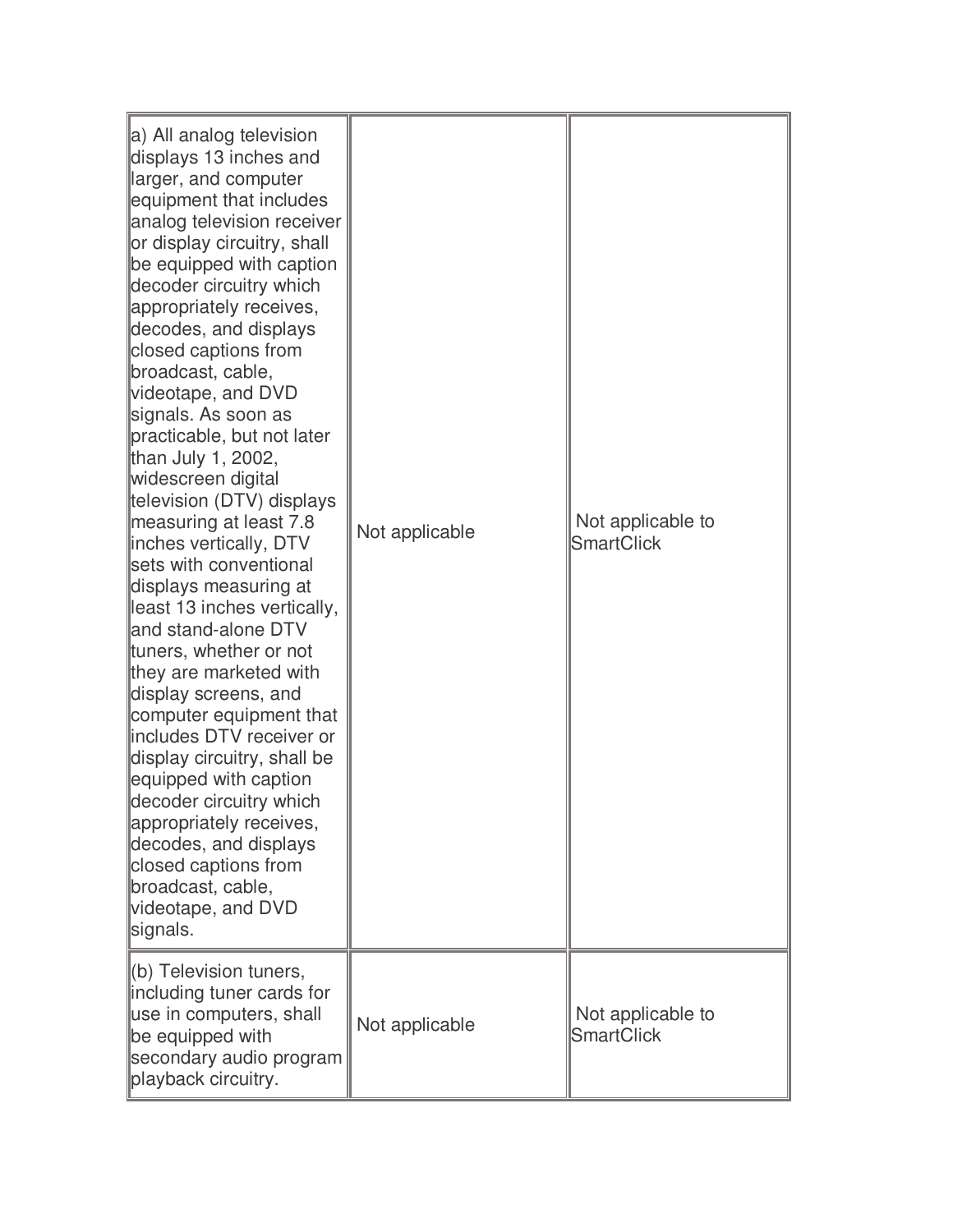| $(c)$ All training and<br>informational video and<br>multimedia productions<br>which support the<br>agency's mission,<br>regardless of format, that<br>contain speech or other<br>audio information<br>necessary for the<br>comprehension of the<br>content, shall be open or<br>closed captioned. | Not applicable | Not applicable to<br><b>SmartClick</b> |
|----------------------------------------------------------------------------------------------------------------------------------------------------------------------------------------------------------------------------------------------------------------------------------------------------|----------------|----------------------------------------|
| (d) All training and<br>informational video and<br>multimedia productions<br>which support the<br>agency's mission,<br>regardless of format, that<br>contain visual information<br>necessary for the<br>comprehension of the<br>content, shall be audio<br>ldescribed.                             | Not applicable | Not applicable to<br><b>SmartClick</b> |
| (e) Display or<br>presentation of alternate<br>text presentation or audio<br>descriptions shall be<br>user-selectable unless<br>permanent.                                                                                                                                                         | Not applicable | Not applicable to<br><b>SmartClick</b> |

# **Section 1194.25 Self-Contained, Closed Products – Detail VPAT™**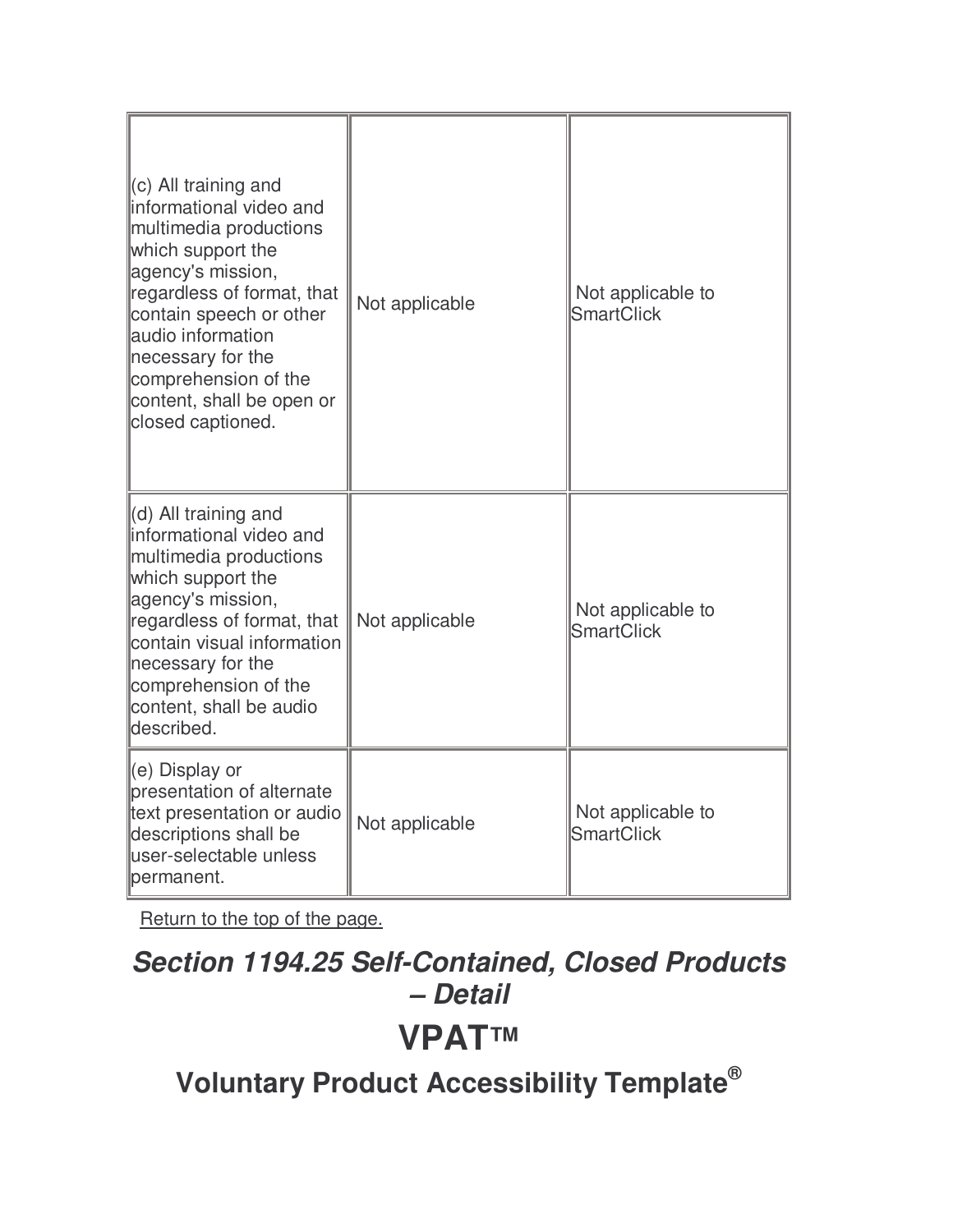| <b>Criteria</b>                                                                                                                                                                                                                                                | <b>Supporting Features</b> | <b>Remarks and</b><br>explanations     |
|----------------------------------------------------------------------------------------------------------------------------------------------------------------------------------------------------------------------------------------------------------------|----------------------------|----------------------------------------|
| (a) Self contained<br>products shall be usable<br>by people with disabilities<br>without requiring an end-<br>luser to attach Assistive<br>Technology to the<br>product. Personal<br>headsets for private<br>listening are not Assistive<br>Technology.        | Not applicable             | Not applicable to<br><b>SmartClick</b> |
| (b) When a timed<br>response is required, the<br>user shall be alerted and<br>given sufficient time to<br>lindicate more time is<br>required.                                                                                                                  | Not applicable             | Not applicable to<br><b>SmartClick</b> |
| (c) Where a product<br>utilizes touchscreens or<br>contact-sensitive controls,<br>an input method shall be<br>provided that complies<br>with §1194.23 (k) (1)<br>through (4).                                                                                  | Not applicable             | Not applicable to<br><b>SmartClick</b> |
| (d) When biometric forms<br>of user identification or<br>control are used, an<br>alternative form of<br>identification or activation,<br>which does not require<br>the user to possess<br>particular biological<br>characteristics, shall also<br>be provided. | Not applicable             | Not applicable to<br><b>SmartClick</b> |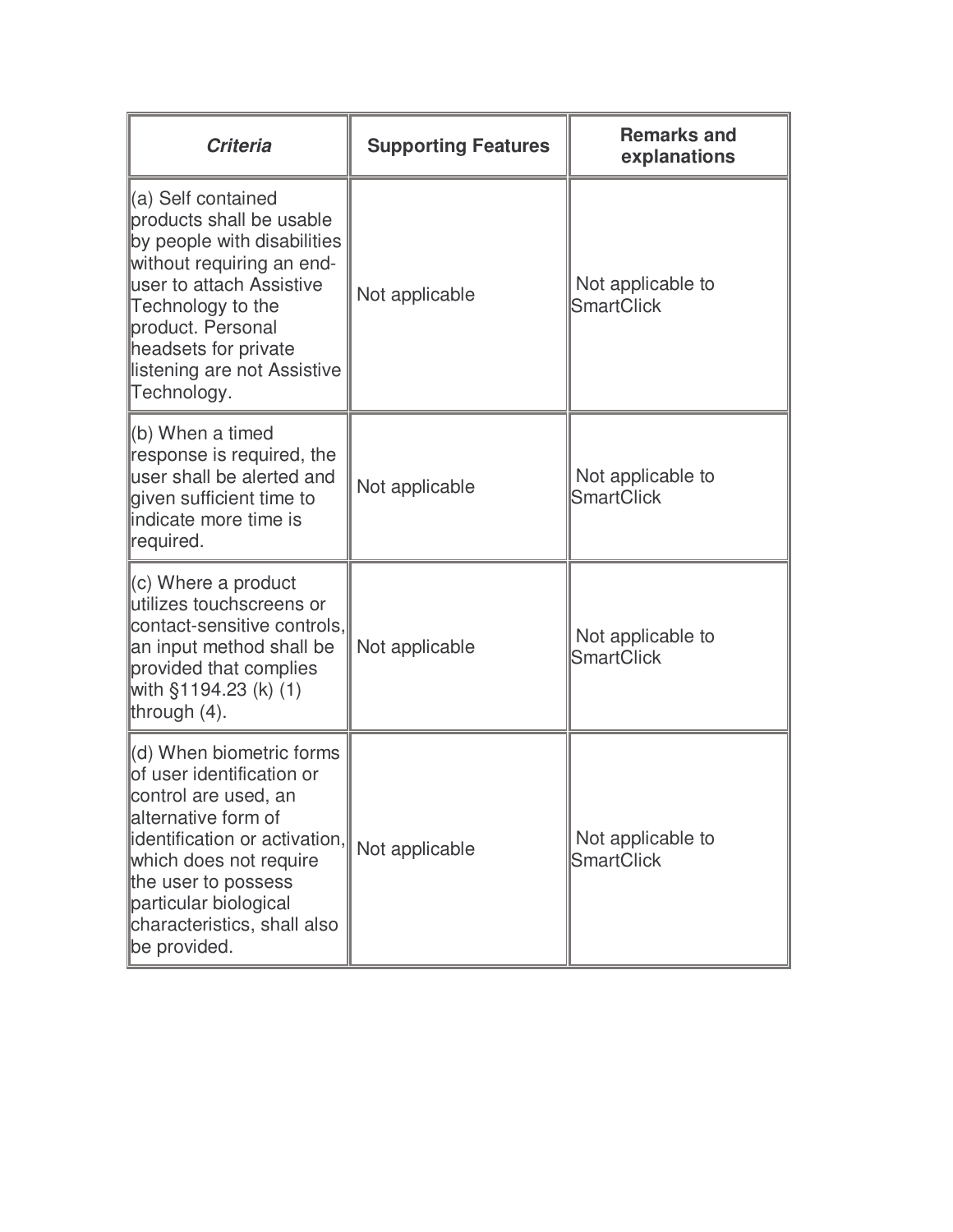| $\parallel$ (e) When products<br>provide auditory output,<br>the audio signal shall be<br>provided at a standard<br>signal level through an<br>lindustry standard<br>connector that will allow<br>for private listening. The<br>product must provide the<br>ability to interrupt, pause,<br>and restart the audio at<br>anytime.                                                                                                                                                         | Not applicable | Not applicable to<br><b>SmartClick</b> |
|------------------------------------------------------------------------------------------------------------------------------------------------------------------------------------------------------------------------------------------------------------------------------------------------------------------------------------------------------------------------------------------------------------------------------------------------------------------------------------------|----------------|----------------------------------------|
| f) When products deliver<br>voice output in a public<br>area, incremental volume<br>control shall be provided<br>with output amplification<br>$\mu$ p to a level of at least 65<br><b>IdB.</b> Where the ambient<br>lnoise level of the<br>environment is above 45<br>dB, a volume gain of at<br>least 20 dB above the<br>llambient level shall be<br>luser selectable. A<br>function shall be provided<br>to automatically reset the<br>volume to the default<br>level after every use. | Not applicable | Not applicable to<br><b>SmartClick</b> |
| (g) Color coding shall not<br>be used as the only<br>means of conveying<br>linformation, indicating an<br>action, prompting a<br>response, or<br>distinguishing a visual<br>element.                                                                                                                                                                                                                                                                                                     | Not applicable | Not applicable to<br><b>SmartClick</b> |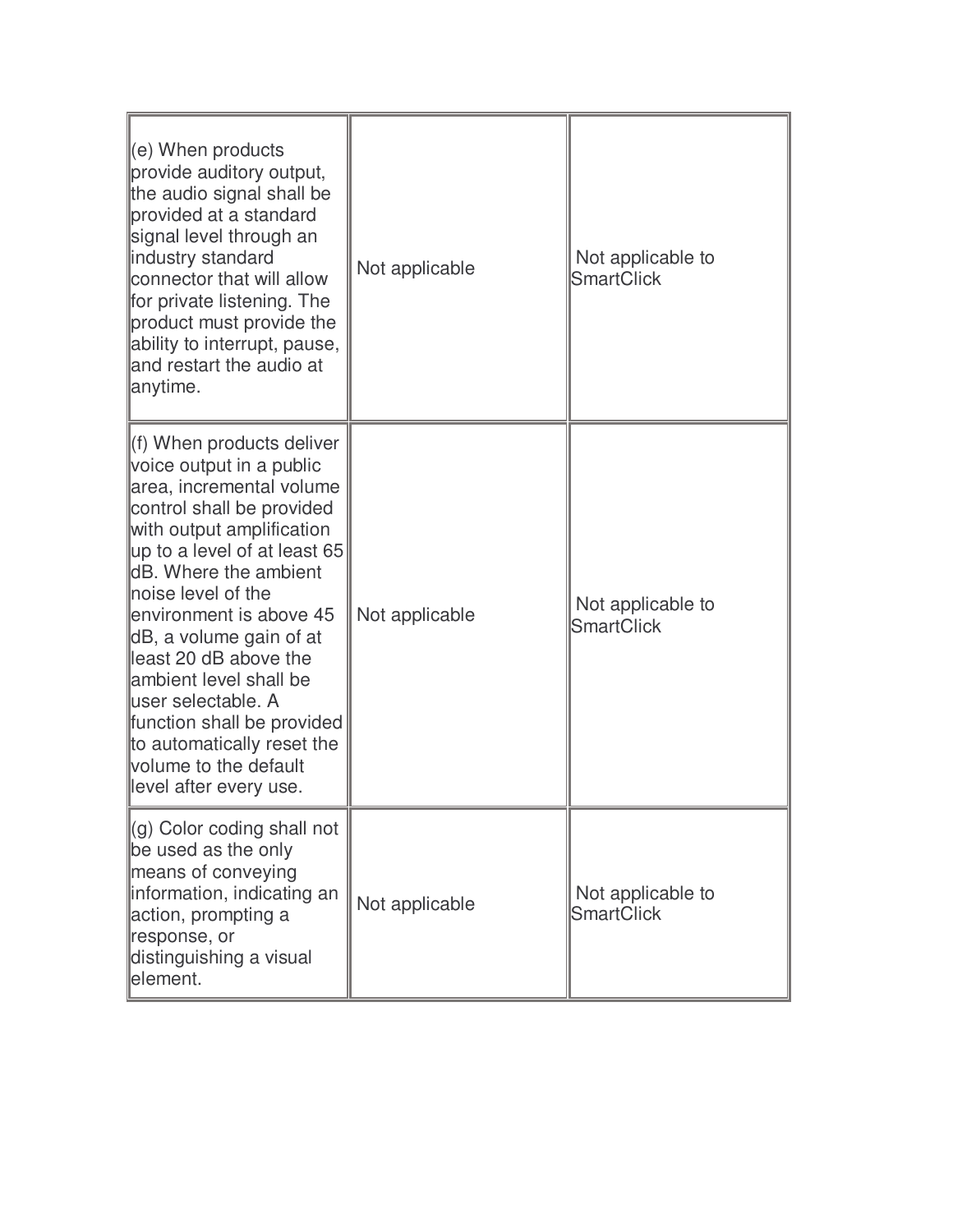| $(h)$ When a product<br>permits a user to adjust<br>color and contrast<br>settings, a range of color<br>selections capable of<br>producing a variety of<br>contrast levels shall be<br>provided.                                                                                                                                                                                                                                                                                                                                                                                                             | Not applicable | Not applicable to<br><b>SmartClick</b> |
|--------------------------------------------------------------------------------------------------------------------------------------------------------------------------------------------------------------------------------------------------------------------------------------------------------------------------------------------------------------------------------------------------------------------------------------------------------------------------------------------------------------------------------------------------------------------------------------------------------------|----------------|----------------------------------------|
| li) Products shall be<br>designed to avoid causing<br>the screen to flicker with a<br>frequency greater than 2<br>Hz and lower than 55 Hz.                                                                                                                                                                                                                                                                                                                                                                                                                                                                   | Not applicable | Not applicable to<br><b>SmartClick</b> |
| $\left  \right $ (1) Products which are<br>freestanding, non-<br>portable, and intended to<br>be used in one location<br>and which have operable<br>controls shall comply with<br>the following: The position<br>of any operable control<br>shall be determined with<br>respect to a vertical<br>plane, which is 48 inches<br>in length, centered on the<br>operable control, and at<br>the maximum protrusion<br>of the product within the<br>48 inch length on<br>products which are<br>freestanding, non-<br>portable, and intended to<br>be used in one location<br>and which have operable<br>controls. | Not applicable | Not applicable to<br><b>SmartClick</b> |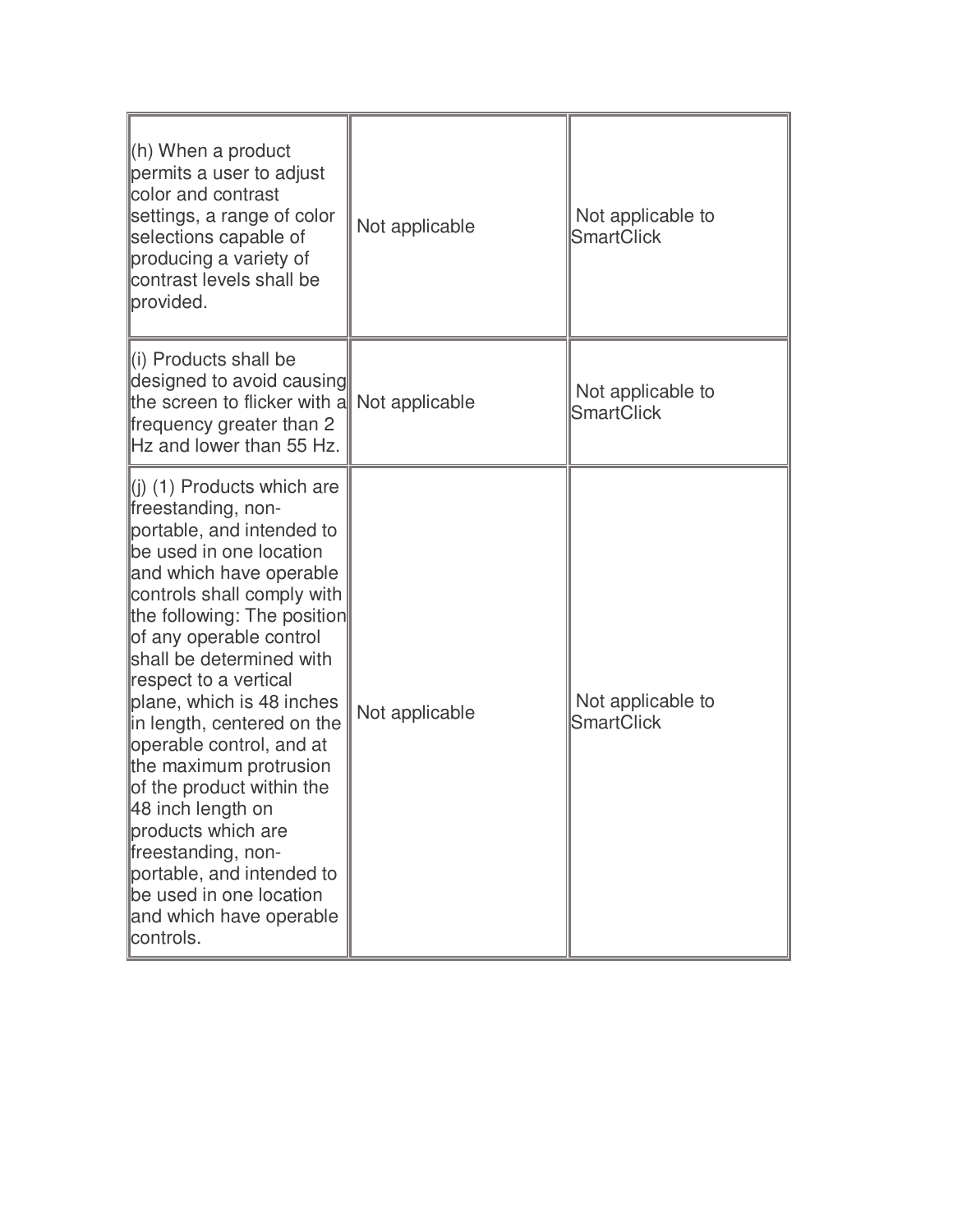| $\parallel$ (j)(2) Products which are<br>freestanding, non-<br>portable, and intended to<br>be used in one location<br>and which have operable<br>controls shall comply with<br>the following: Where any<br>operable control is 10<br>linches or less behind the<br>reference plane, the<br>height shall be 54 inches<br>maximum and 15 inches<br>minimum above the floor.                                      | Not applicable | Not applicable to<br><b>SmartClick</b> |
|-----------------------------------------------------------------------------------------------------------------------------------------------------------------------------------------------------------------------------------------------------------------------------------------------------------------------------------------------------------------------------------------------------------------|----------------|----------------------------------------|
| $\ $ (j)(3) Products which are<br>freestanding, non-<br>portable, and intended to<br>be used in one location<br>and which have operable<br>controls shall comply with<br>the following: Where any<br>operable control is more<br>than 10 inches and not<br>more than 24 inches<br>behind the reference<br>plane, the height shall be<br>46 inches maximum and<br><u>ll15 inches minimum</u><br>above the floor. | Not applicable | Not applicable to<br><b>SmartClick</b> |
| $\ $ (j)(4) Products which are<br>freestanding, non-<br>portable, and intended to<br>be used in one location<br>and which have operable<br>controls shall comply with<br>the following: Operable<br>controls shall not be more<br>than 24 inches behind the<br>reference plane.                                                                                                                                 | Not applicable | Not applicable to<br><b>SmartClick</b> |

# **Section 1194.26 Desktop and Portable**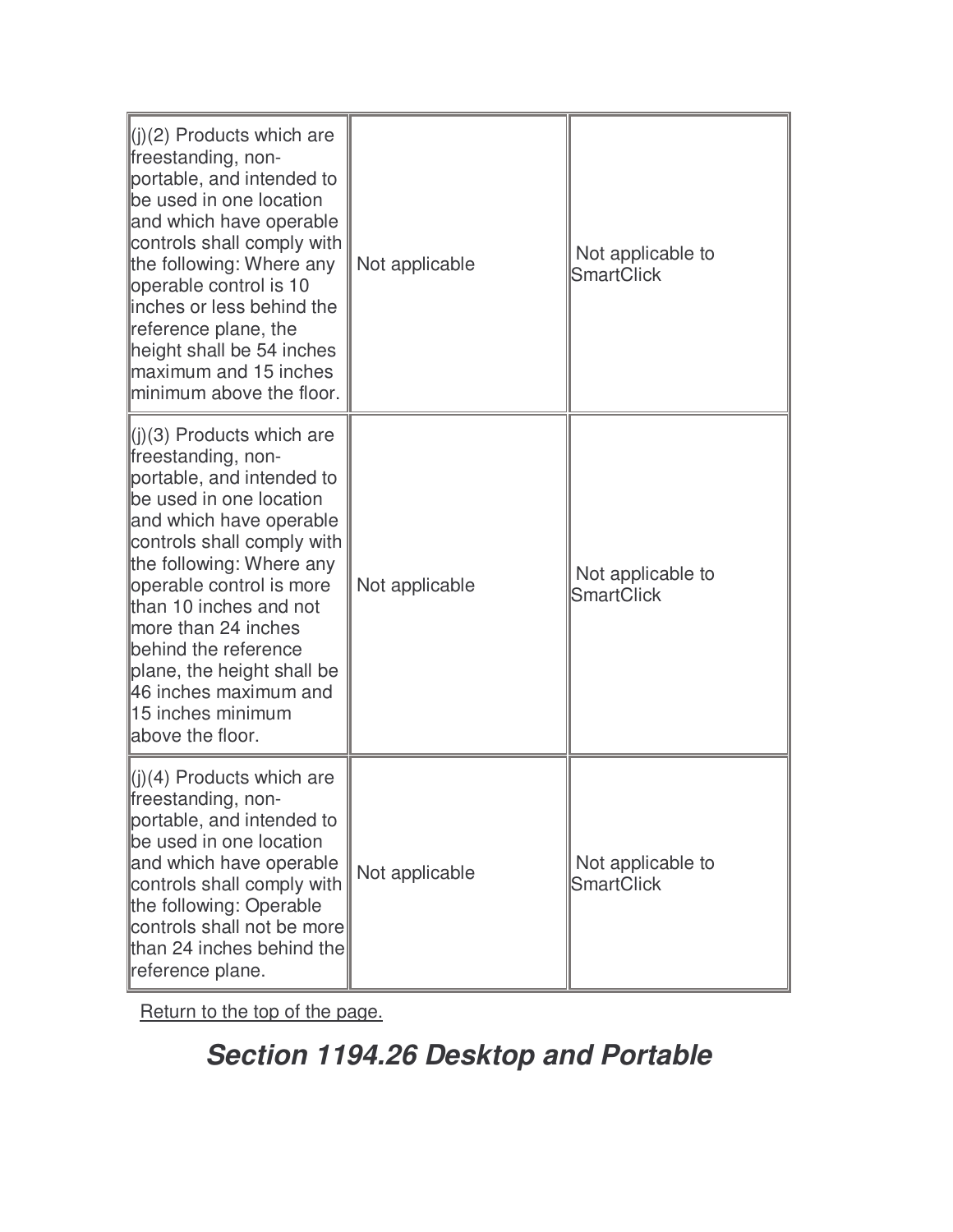### **Computers – Detail**

### **VPAT™**

# **Voluntary Product Accessibility Template®**

| <b>Criteria</b>                                                                                                                                                                                                                                                  | <b>Supporting Features</b> | <b>Remarks and</b><br>explanations     |
|------------------------------------------------------------------------------------------------------------------------------------------------------------------------------------------------------------------------------------------------------------------|----------------------------|----------------------------------------|
| (a) All mechanically<br>operated controls and<br>keys shall comply with<br>§1194.23 (k) (1) through<br>(4).                                                                                                                                                      | Not applicable             | Not applicable to<br><b>SmartClick</b> |
| (b) If a product utilizes<br>touchscreens or touch-<br>operated controls, an<br>input method shall be<br>provided that complies<br>with §1194.23 (k) (1)<br>through $(4)$ .                                                                                      | Not applicable             | Not applicable to<br><b>SmartClick</b> |
| $(c)$ When biometric forms<br>of user identification or<br>control are used, an<br>alternative form of<br>identification or activation,<br>which does not require<br>the user to possess<br>particular biological<br>characteristics, shall also<br>be provided. | Not applicable             | Not applicable to<br><b>SmartClick</b> |
| (d) Where provided, at<br>least one of each type of<br>expansion slots, ports<br>and connectors shall<br>comply with publicly<br>available industry<br>standards                                                                                                 | Not applicable             | Not applicable to<br><b>SmartClick</b> |

Return to the top of the page.

### **Section 1194.31 Functional Performance Criteria**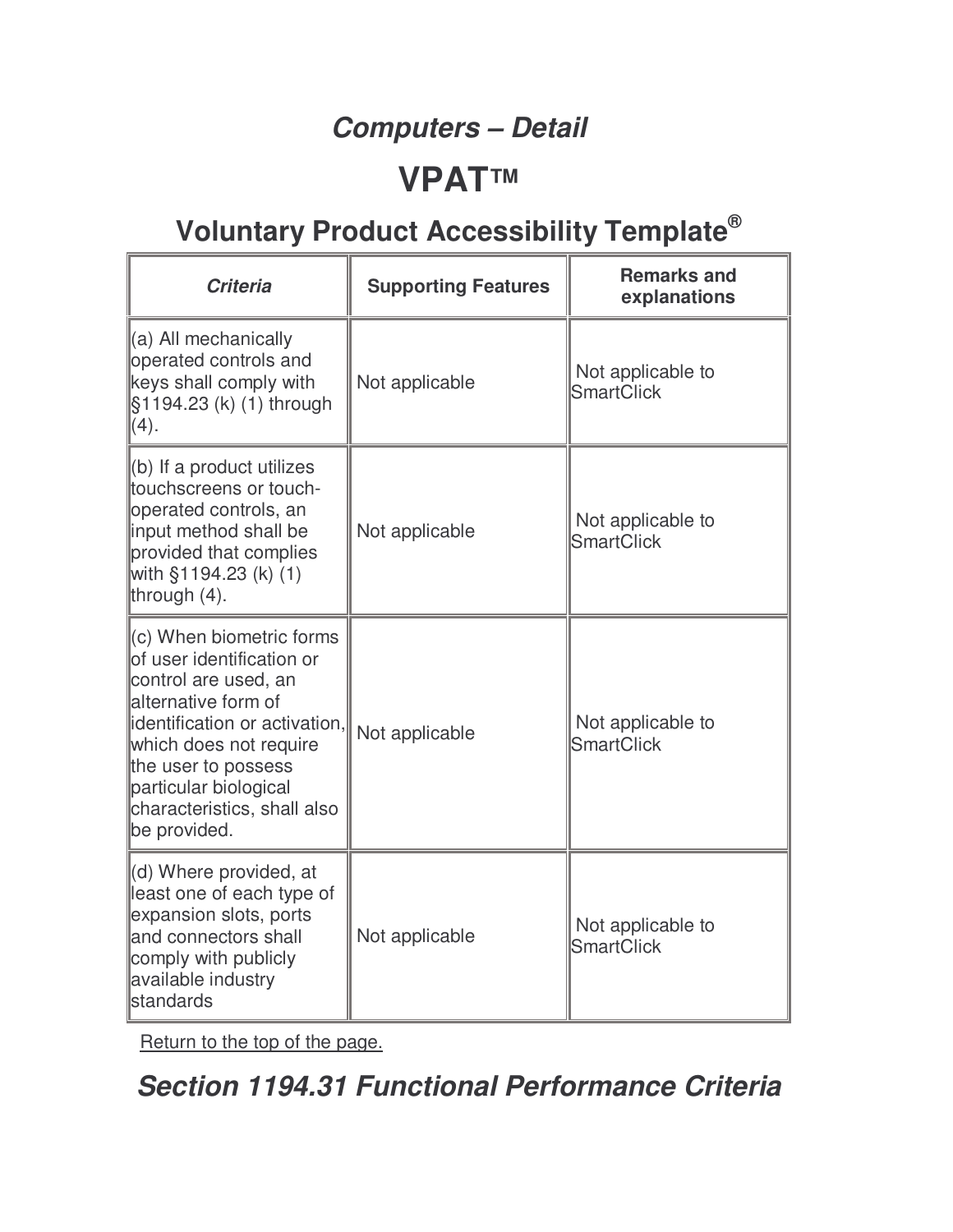#### **– Detail**

# **VPAT™**

| <b>Criteria</b>                                                                                                                                                                                                                                                                                                                                      | <b>Supporting Features</b> | <b>Remarks and</b><br>explanations     |
|------------------------------------------------------------------------------------------------------------------------------------------------------------------------------------------------------------------------------------------------------------------------------------------------------------------------------------------------------|----------------------------|----------------------------------------|
| (a) At least one mode of<br>operation and information<br>retrieval that does not<br>require user vision shall<br>be provided, or support<br>for Assistive Technology<br>used by people who are<br>blind or visually impaired<br>shall be provided.                                                                                                   | Not applicable             | Not applicable to<br><b>SmartClick</b> |
| $\ $ (b) At least one mode of<br>operation and information<br>retrieval that does not<br>require visual acuity<br>greater than 20/70 shall<br>be provided in audio and<br>enlarged print output<br>working together or<br>independently, or support<br>for Assistive Technology<br>used by people who are<br>visually impaired shall be<br>provided. | Not applicable             | Not applicable to<br><b>SmartClick</b> |
| $\parallel$ (c) At least one mode of<br>operation and information<br>retrieval that does not<br>require user hearing shall<br>be provided, or support<br>for Assistive Technology<br>used by people who are<br>deaf or hard of hearing<br>shall be provided                                                                                          | Not applicable             | Not applicable to<br><b>SmartClick</b> |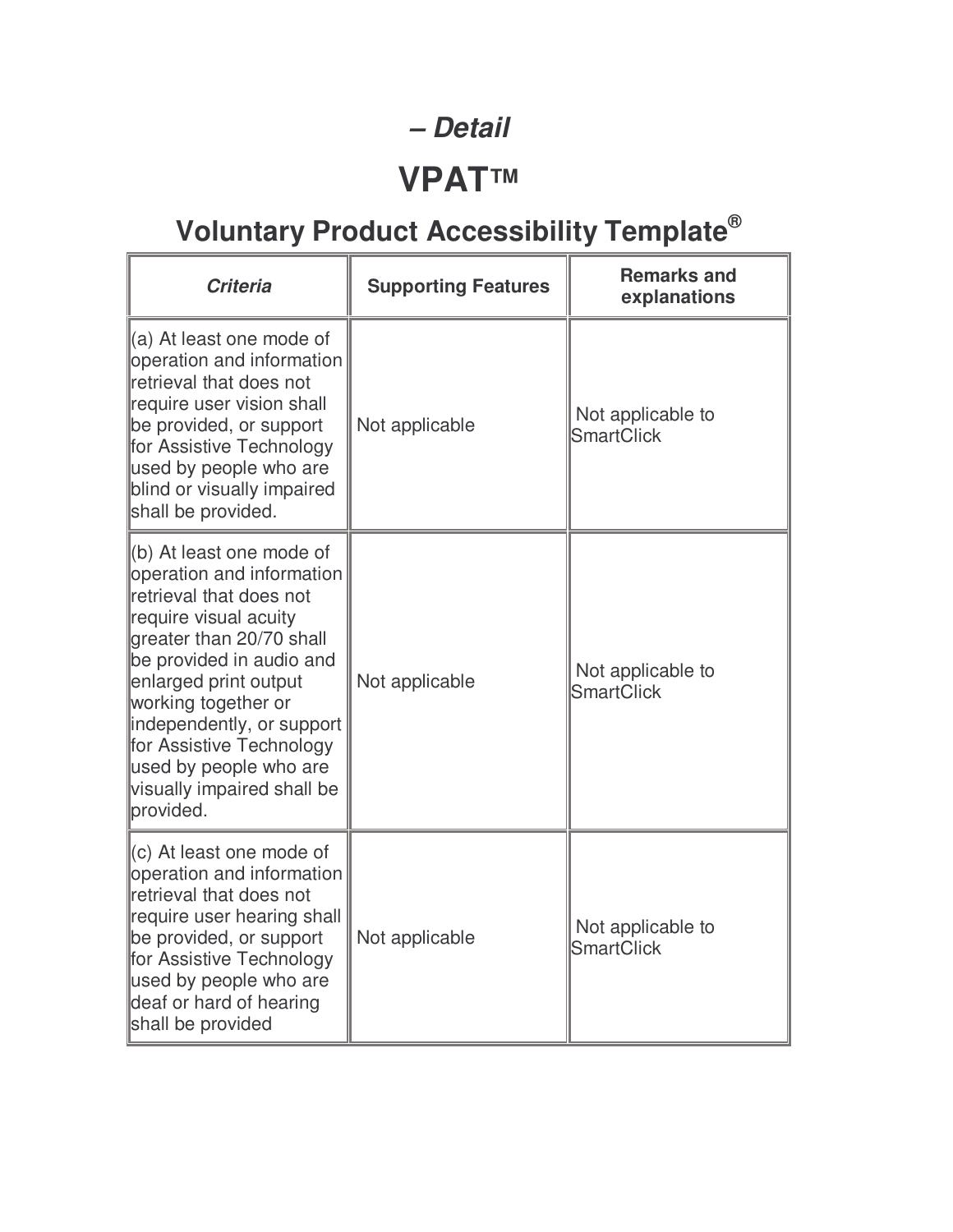| (d) Where audio<br>information is important<br>for the use of a product,<br>lat least one mode of<br>operation and information<br>retrieval shall be provided<br>lin an enhanced auditory<br>fashion, or support for<br>assistive hearing devices<br>shall be provided. | Not applicable | Not applicable to<br><b>SmartClick</b> |
|-------------------------------------------------------------------------------------------------------------------------------------------------------------------------------------------------------------------------------------------------------------------------|----------------|----------------------------------------|
| $\parallel$ (e) At least one mode of<br>operation and information<br>retrieval that does not<br>require user speech shall<br>be provided, or support<br>for Assistive Technology<br>used by people with<br>disabilities shall be<br>provided.                           | Not applicable | Not applicable to<br><b>SmartClick</b> |
| ll(f) At least one mode of<br>operation and information<br>retrieval that does not<br>require fine motor control<br>or simultaneous actions<br>and that is operable with<br>limited reach and strength<br>shall be provided.                                            | Not applicable | Not applicable to<br><b>SmartClick</b> |

### **Section 1194.41 Information, Documentation and**

### **Support – Detail**

# **VPAT™**

| <b>Criteria</b> | <b>Supporting Features</b> | <b>Remarks and</b><br>explanations |
|-----------------|----------------------------|------------------------------------|
|-----------------|----------------------------|------------------------------------|